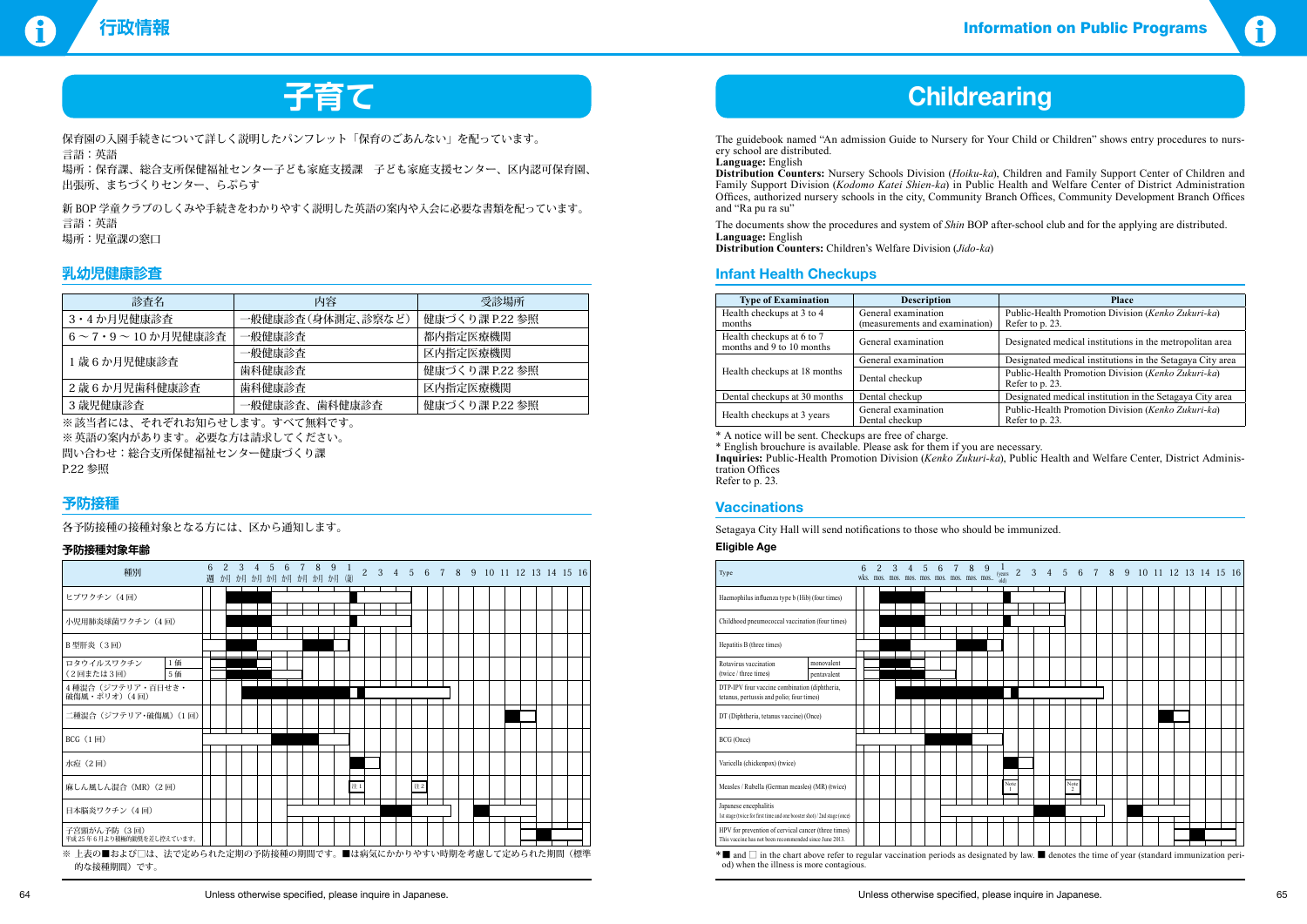

Note 1: The 1st stage of the measles and rubella vaccination should be administered between the ages of 12 and 24 months. Note 2: The 2nd stage of the measles and rubella vaccination should be administered within one year before the child starts elementary school.

### **For unvaccinated Children against Measles and Rubella**

To prevent the spread of infectious diseases, such as measles and rubella, the city has established a two-stage vaccination system that improves immunological capacity. Those who have not undergone both stages of the vaccination can voluntarily get vaccinated at no cost to themselves.

| <b>Type of Vaccination</b>                                                                                                                  | Eligibility                                                                            | <b>Process</b>                 | <b>Place</b>                                                     |
|---------------------------------------------------------------------------------------------------------------------------------------------|----------------------------------------------------------------------------------------|--------------------------------|------------------------------------------------------------------|
| Stage 1 for those who have not been<br>vaccinated (from age 1 year to 1 year and<br>11 months)                                              | Children from the age of 2<br>year until they reach the age<br>appropriate for stage 2 | Upon request,<br>the city will | Participating medical<br>institutions in Setagaya<br>Note:       |
| Stage 2 for those who have not been<br>vaccinated (from 1 year prior to entering<br>elementary school to March 31 of the<br>following year) | Children in the first grade of<br>elementary school                                    | issue vaccination<br>vouchers. | * You cannot be<br>vaccinated at a location<br>outside the city. |

**Inquiries:** Public-Health Promotion Division (*Kenko Zukuri-ka*), Public Health and Welfare Center, District Administration Offices

Refer to p. 23.

Infectious Diseases Control Division (*Kansensho Taisaku-ka*), Setagaya Public Health Center **Tel:** 03-5432-2437 **Fax:** 03-5432-3022

### **Subsidies for Children's Medical Expenses**

Part of the medical expense (the personally borne expense, etc. of applicable health insurance of the child who lives in Setagaya City) will be subsidized until the end of the fiscal year (March 31) after the child's fifteenth birthday if enrolled in the health insurance such as National Health Insurance. **Inquiries:** Child-Rearing Promotion Division (*Kodomo Ikusei Suishin-ka*) **Tel:** 03-5432-2309 **Fax:** 03-5432-3016

### **Subsidy for Vaccinating Children against Influenza**

When a child at the time of vaccination is aged 1 to 15 (up to junior high school student) receives vaccination at a designated medical facility in Setagaya between October 1 and January 31 of the following year, ¥1,000 per vaccine can be subsidized. Vaccination subsidy vouchers are available at designated medical institutions in Setagaya. Please make use of them

国民健康保険など各健康保険に加入している 15 歳到達後最初の年度末(3月31日)までの世田谷区内に 住所がある児童の医療費の一部(健康保険適用の自己負担分など)を助成します。 問い合わせ:子ども育成推進課 電話:03-5432-2309 FAX:03-5432-3016

- 赤ちゃんの出生時の体重が 2,000g 以下の場合や医師が入院養育を必要と認めた場合
- 大気汚染にかかわる気管支ぜん息などの疾病にかかっている方
- • 心疾患、小児がん、腎疾患などの小児慢性疾患にかかっている児童
- • 精神障害の入院治療を受ける児童

• 18 歳未満で結核にかかっている方が、その治療のため指定医療機関に長期入院した場合、入院医療の給 付と学用品の援助が受けられます(世帯収入に応じた負担額あり)。 問い合わせ:世田谷保健所感染症対策課 電話:03-5432-2441 FAX:03-5432-3022

**Inquiries:** Infectious Diseases Control Division (*Kansensho Taisaku-ka*), Setagaya Public Health Center **Tel:** 03-5432-2437 **Fax:** 03-5432-3022

### **Other Subsidies for Medical Expenses**

Financial assistance is available for the following cases:

- Infants who weighed 2,000 g or less at birth or for infants who must be hospitalized, as ordered by a doctor.
- Those who have respiratory problems such as asthma due to air pollution.
- Those who have chronic children's disorders such as heart disease, cancer, and kidney diseases.
- Children who are receiving in-patient care for mental health impairments.

• Children who have physical handicaps and for whom surgery is expected to have a considerable effect. **Inquiries:** Public-Health Promotion Division (*Kenko Zukuri-ka*), Public Health and Welfare Center, District Administration Offices

Refer to p. 23.

• Children under 18 years old with tuberculosis who are hospitalized in a designated medical institution for treatment

can receive subsidies for medical treatment during hospitalization and aid to buy school supplies. (Personally borne expenses depend on the household's income.)

**Inquiries:** Infectious Diseases Control Division, Setagaya Public Health Center **Tel:** 03-5432-2441 **Fax:** 03-5432-3022

注 1: MR 第 1 期は、生後 12 か月以上 24 か月未満の 1 年間です。

注 2: MR 第 2 期は、小学校就学前の 1 年間です。

### **幼児の麻しん・風しん予防接種未接種者への対応**

区は、幼児などの麻しん・風しんに対する感染予防や発病防止などを目的として、免疫力向上のためにワク チンの 2 回接種の徹底を図ります。そのため、第 1 期・第 2 期の未接種者に対し、公費負担による任意の 予防接種を実施します。

| 種別                                                 | 対象者                        | 実施方法       | 接種場所              |
|----------------------------------------------------|----------------------------|------------|-------------------|
| 第1期 (1歳から1歳11<br>か月まで)の未接種者                        | 2 歳から第2期の対象期間<br>にいたるまでの幼児 | 申請により、接種予診 | 区内の実施医療機関         |
| 第2期(小学校入学年の1<br>年前から翌年の3月31日 小学校1年生の児童<br>まで)の未接種者 |                            | 票を発行します。   | ※区外では接種できま<br>せん。 |

問い合わせ:総合支所保健福祉センター健康づくり課 P.22 参照

世田谷保健所感染症対策課

電話:03-5432-2437 FAX:03-5432-3022

### **子ども医療費助成**

### **子どものインフルエンザ予防接種費用の助成**

1 ~ 15 歳(中学生まで)の子どもが 10 月 1 日~翌年 1 月 31 日までに区内の指定医療機関で接種した場合、 接種 1 回につき 1,000 円を助成します。助成券は区内の指定医療機関にありますので、ご利用ください。 問い合わせ:世田谷保健所感染症対策課 電話:03-5432-2437 FAX:03-5432-3022

### **その他の医療費助成**

• 身体に障害があり、手術により確実な治療効果が期待される児童 問い合わせ:総合支所保健福祉センター健康づくり課 P.22 参照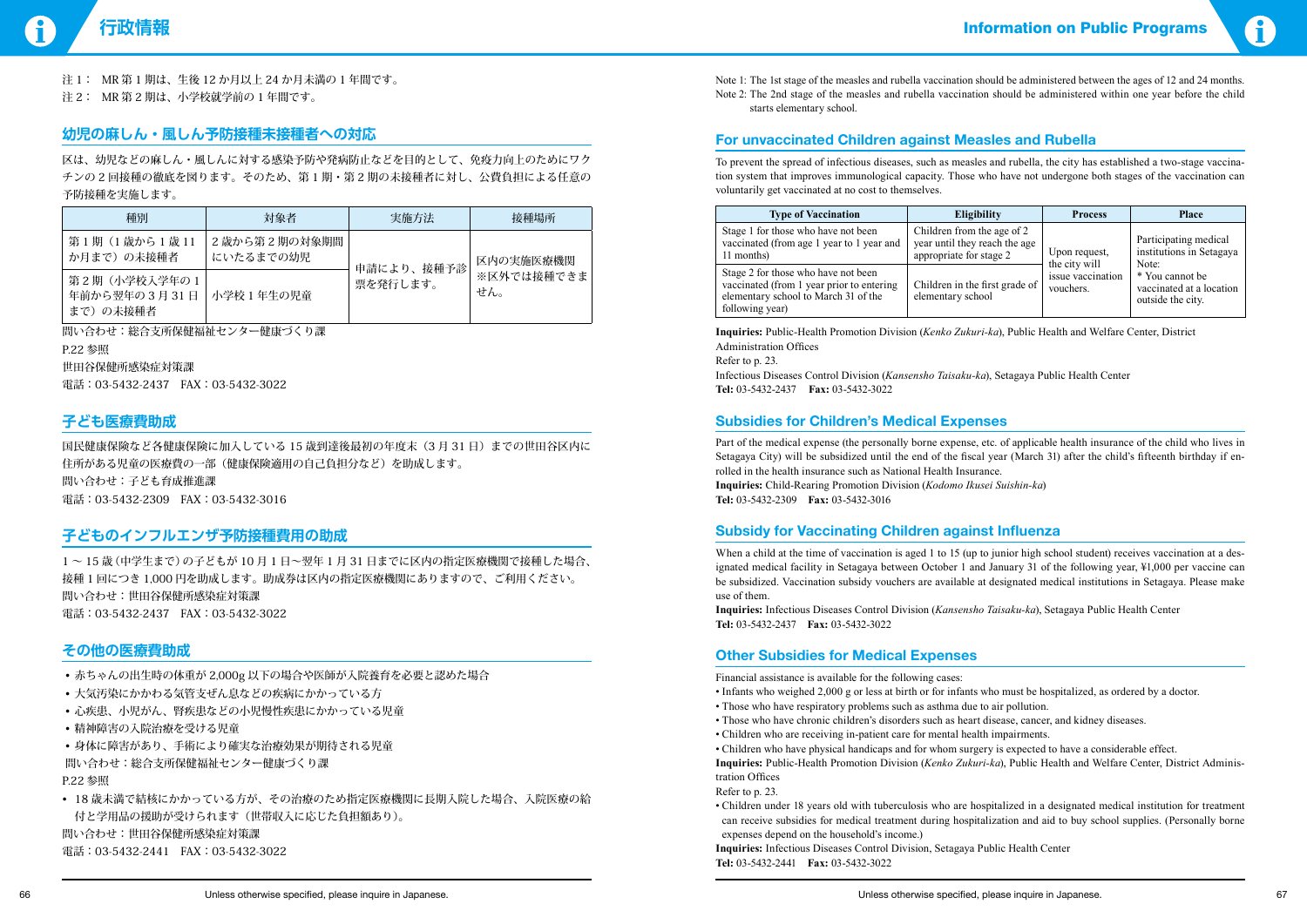

### **Support for Single-Parent Families**

"Single-Parent Families" are families which have a child under 18 (20) meeting one of the following (conditions differ depending on system). :

- •Children of divorced parents
- •Children surviving death of one parent
- •Children with one parent extremely disabled
- •Children with one missing parent
- •Children abandoned by one parent for one year or more
- •Children of parent receiving protective order from a court due to domestic violence (DV) between parents
- •Children with one parent imprisoned for one year or

#### more

- •Children born out of wedlock (\*excluding de facto marriage)
- Services available include support for living or housing, allowances, financial assistance, employment assistance, consultation, provision of information, etc. Inquire for details.
- **Inquiries:** Children and Family Support Center, Children and Family Support Division (*Kodomo Katei Shien-ka*), Public Health and Welfare Center, District Administration Offices
- Refer to p. 23.

### **Child Allowances \* Please note that all allowances require you to apply before you can receive them.**

- 父または母が法令により1年以上拘禁されてい る児童
- 母の婚姻によらないで出生した児童(※事実婚 の場合を除く)

| <b>Allowance</b>                                                                       | <b>Conditions</b>                                                                                                                                                                                                                                                                                                                                                                                                                                                                              | <b>Income</b><br><b>Restrictions</b> | <b>Inquiries</b>                                                                                                                  |
|----------------------------------------------------------------------------------------|------------------------------------------------------------------------------------------------------------------------------------------------------------------------------------------------------------------------------------------------------------------------------------------------------------------------------------------------------------------------------------------------------------------------------------------------------------------------------------------------|--------------------------------------|-----------------------------------------------------------------------------------------------------------------------------------|
| Child<br>allowance                                                                     | Available for parents / guardians whose address is located in<br>Setagaya City with children until the end of the fiscal year (March<br>31) after the child's fifteenth birthday.                                                                                                                                                                                                                                                                                                              | Yes                                  | Child-Rearing Promotion<br>Division (Kodomo Ikusei<br>Suishin-ka)<br>Tel: 03-5432-2309<br>Fax: 03-5432-3016                       |
| Child-rearing<br>allowance                                                             | Households with a single parent, etc., raising a child until the first<br>end of the fiscal year (March 31) in which they turn 18.                                                                                                                                                                                                                                                                                                                                                             | Yes                                  |                                                                                                                                   |
| Disability<br>allowance                                                                | For those with children under 20 years old who have a Physical<br>Disability Certificate (Category 2 and higher) or Certificate for the<br>Mentally Disabled (Ai no Techo) (Category 3 and higher), or who<br>have cerebral palsy or progressive muscular atrophy. Please note<br>that this excludes children who have been institutionalized.                                                                                                                                                 | Yes                                  |                                                                                                                                   |
| Child support<br>allowance                                                             | Households with a single parent, etc., raising a child until the first<br>end of the fiscal year (March 31) in which they turn 18 (or under<br>20 for persons with medium or more severe disability).                                                                                                                                                                                                                                                                                          | Yes                                  | Children and Family<br>Support Center, Children<br>and Family Support                                                             |
| Special child<br>support<br>allowance                                                  | This is available if you are raising children (under twenty years<br>old) who have a serious or moderate physical or mental disability<br>(Certificate for the Physically Disabled, Category 3 [except for<br>some] or higher, and some who have Category 4; Certificate for<br>the Mentally Disabled [Ai no Techo], Categories 3 or higher; other<br>internal disabilities; mental disabilities; diseases, etc.). However,<br>this excludes children in an institution for disabled children. |                                      | Division (Kodomo Katei<br>Shien-ka), Public Health<br>and Welfare Center,<br>District Administration<br>Offices<br>Refer to p. 23 |
| Subsidies<br>for medical<br>expenses for<br>children of<br>single-parent<br>households | Part of the personally borne expense of applicable health insurance<br>treatments will be subsidized if you are enrolled in some form of<br>public health insurance such as National Health Insurance, if you<br>are part of a single-parent family or family raising a child who<br>does not have two parents, until the first end of the fiscal year<br>(March 31) in which the child turns 18 years of age (or 20 years of<br>age if they have a moderate or serious disability).           | Yes                                  |                                                                                                                                   |

#### **Provision of items needed for daily life**

Provision of items needed for daily life are available such as bathing assistance equipment, special beds, walking assistance items, UV protection cream and other items depending on degree of necessity for families with children that have designated chronic diseases. (Priority given to subsidies under Child Welfare Act or

Persons with Disabilities Comprehensive Support Act) \* Costs may be needed costs depending on income. **Inquiries:** Public Health and Welfare Section (*Hoken Fukusi-ka*), Public Health and Welfare Center, District Administration Offices

Refer to p. 23.

## **ひとり親家庭への支援**

「ひとり親家庭」とは、次のいずれかに該当する 18 (20) 歳未満の児童を養育している家庭をいい ます(制度によって対象となる方が異なります)。

- • 父母が離婚した児童
- • 父または母が死亡した児童
- • 父または母が重度の障害を有する児童
- • 父または母が生死不明である児童
- • 父または母に 1 年以上遺棄されている児童
- 父または母が配偶者からの暴力(DV)で裁判所 からの保護命令を受けた児童

暮らしや住まいの支援、手当、医療費助成、就業 の支援、相談、情報提供などのサービスがあります。 詳しくは、お問い合わせください。

問い合わせ:総合支所保健福祉センター子ども家 庭支援課 子ども家庭支援センター

P.22 参照

### **子どもに関する手当 ※いずれも申請手続きが必要です。**

| 手当                 | 支給要件                                                                                                                                                    | 所得制限 | 間い合わせ                                             |  |  |
|--------------------|---------------------------------------------------------------------------------------------------------------------------------------------------------|------|---------------------------------------------------|--|--|
| 児童手当               | 15 歳到達後最初の年度末 (3月31日) を迎<br>えるまでの児童を養育している方で、世田谷<br>区内に住所がある方。                                                                                          | あり   | 子ども育成推進課<br>電話: 03-5432-2309<br>FAX: 03-5432-3016 |  |  |
| 育成手当               | 18歳到達後最初の年度末 (3月31日) まで<br>の児童を養育しているひとり親家庭など。                                                                                                          | あり   |                                                   |  |  |
| 障害手当               | 心身に障害(身体障害者手帳2級程度以上、<br>愛の手帳3度程度以上、脳性麻痺 (まひ)、進<br>行性筋萎縮(いしゅく)症)のある20歳未満<br>の児童を養育している場合。ただし、児童が<br>施設に入所している場合を除く。                                      | あり   |                                                   |  |  |
| 児童扶養手当             | 18歳到達後最初の年度末 (3月31日) まで<br>の児童 (中度以上の障害がある場合は20歳未<br>満)を養育しているひとり親家庭など。                                                                                 | あり   | 総合支所保健福祉セン                                        |  |  |
| 特別児童扶養手当           | 心身に重度または中度程度の障害(身体障害<br>者手帳3級 (一部除く) 程度以上・一部4級<br>程度、愛の手帳3度程度以上、そのほかの内<br>部障害、精神障害、疾病など)のある 20 歳未<br>満の児童を養育している場合。ただし、児童<br>が施設に入所している場合を除く。           | あり   | ター子ども家庭支援課<br>子ども家庭支援セン<br>ター<br>P.22 参照          |  |  |
| ひとり親家庭等<br>医療費助成制度 | 国民健康保険など各種健康保険に加入してい<br>て、18歳到達後最初の年度末 (3月31日)<br>までの児童 (中度以上の障害がある場合は20<br>歳未満)を養育しているひとり親家庭などの<br>方や、両親のいない児童を養育している家庭<br>に、保険診療内の自己負担分の一部を助成し<br>ます。 | あり   |                                                   |  |  |
|                    | エーブ カラン エーエム                                                                                                                                            |      |                                                   |  |  |

#### **日常生活用具の給付**

小児慢性特定疾病児童のいる家庭に、必要に応じ て入浴補助用具、特殊寝台、歩行支援用具、紫外 線カットクリームなどの日常生活用具を給付しま

す。(児童福祉法、障害者総合支援法の給付を優先) ※所得に応じて自己負担があります。 問い合わせ:総合支所保健福祉センター保健福祉課 P.22 参照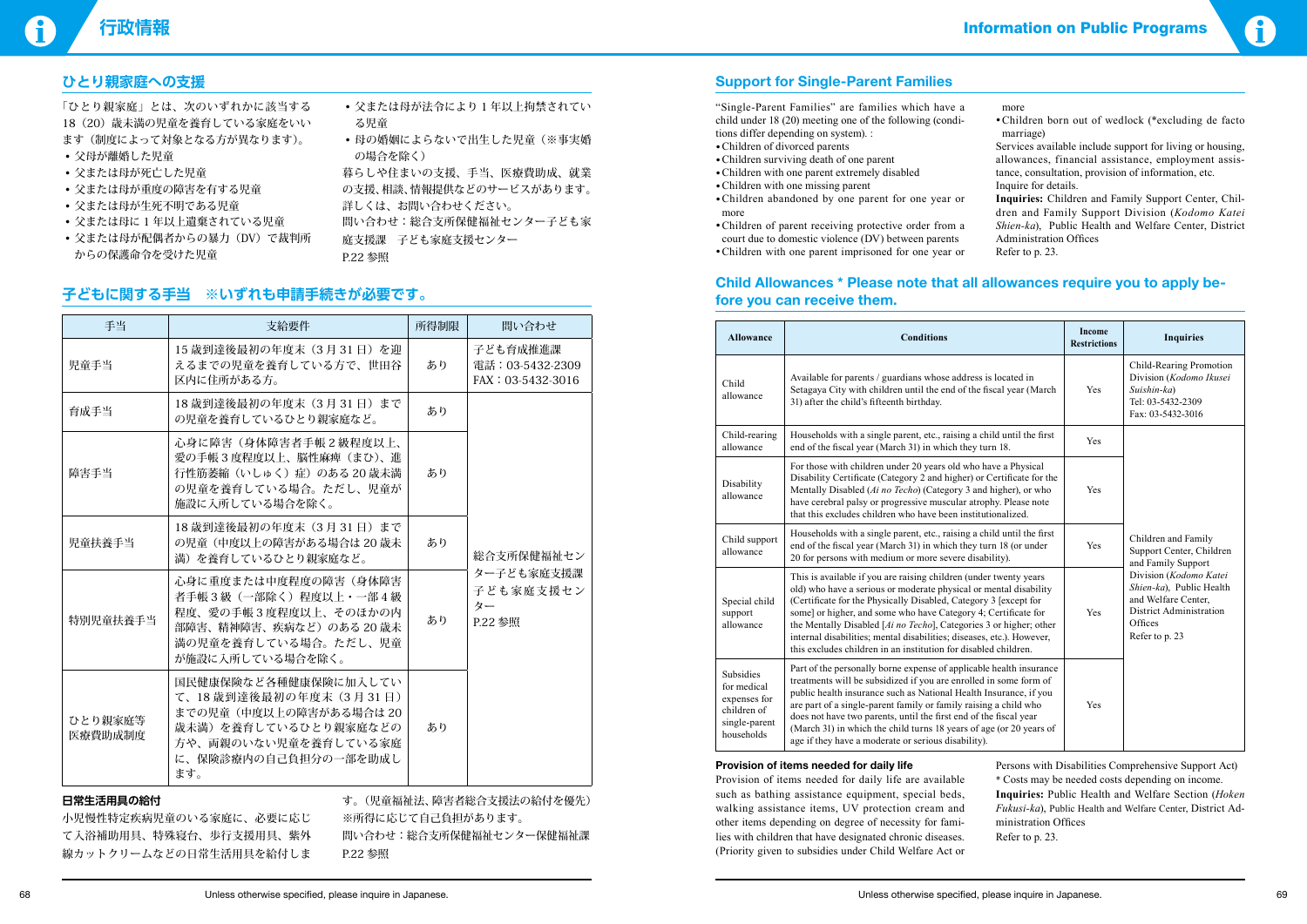### **行政情報** Information on Public Programs

### **子ども・子育て相談窓口**

**せたがや子ども・子育てテレフォン(日本語)** 妊娠・子育て中の保護者または子ども本人からの 夜間・休日の電話相談 時間:月~金 午後5時~10時 土、日、祝日(年末年始を除く)午前 9 時 ~午後 10 時 電話: 03-5451-1211

#### **せたがやホッと子どもサポート(せたホッと) [世田谷区子どもの人権擁護機関]**

時間: 月~金 午後1時~8時 土 午前 10 時~午後 6 時 (祝・休日、年末年始を除く) 電話:0120-810-293(フリーダイヤル) FAX:03-3439-6777 所在地:〒 156-0051 宮坂 3-15-15 子ども ・ 子育て総合センター 3 階  $\pi - \Delta \hat{\sim} - \hat{\nu}$ : https://www.city.setagaya.lg.jp/ mokuji/kodomo/009/003/003/d00126031.html 子ども相談メールフォーム:https://www.city. setagaya.lg.jp/inquiry/mailform999992.html

世田谷区に在住・在学・在勤の 18 歳未満の子ど ものいじめなどの権利侵害について相談できます。 必要に応じて調査・調整・要請などをすることが できます。

> 未就学(主に0~3歳)の子どもと親が一緒に遊 んだり、お友だちを作ったり、楽しいひとときを 過ごせる憩いの場です。スタッフが常駐し、子育 てに関する相談や情報提供を行います。

## **子ども・子育て支援**

### **赤ちゃん・子どものショートステイ**

保護者の病気や出産、育児疲れ・育児不安、家族 の介護などで一時的に子どもの養育ができなく なったときに、0 ~ 12 歳のお子さんを乳児院や児 童養護施設等でお預かりします。 問い合わせ:総合支所保健福祉センター子ども家 庭支援課 子ども家庭支援センター P.22 参照

### **トワイライトステイ**

保護者が仕事などで、①帰宅が遅くなるとき、② 祝日・休日に不在となるときに、小学生のお子さ んを区内の児童養護施設でお預かりします。 問い合わせ:総合支所保健福祉センター子ども家 庭支援課 子ども家庭支援センター P.22 参照

### **ほっとステイ**

理由を問わず、未就学のお子さんをお預かりしま す。 <1歳以上の利用料(例)> 2 時間まで 1,250 円、3 時間まで 1,850 円、4 時

間まで 2,500 円、4 時間を超える延長 1 時間につ き 800 円(最大 2 時間まで)。 登録や予約の方法、実施日は、施設によって異な りますので、お問い合わせください。 < 0 歳以上の利用料(例)> 1 時間につき 900 円、最長 4 時間まで

#### **おでかけひろば**

#### **三軒茶屋 子ワーキングスペース「チャチャチャ」**

中学生までのお子さんの保護者でデスクワークを 行う区内在住の方のためのスペースです。(施設内 での子どもの預かりはありません) 電話:03-3411-6604 所在地:太子堂 2-16-7 世田谷産業プラザ 2 階

### **発達障害相談・療育センター「げんき」**

知的な遅れを伴わない発達障害やその疑いのある お子さん、およびその家族の方を対象に、相談や 療育などの支援を行います。(相談は無料、療育は 児童福祉法に基づく児童発達支援および放課後等 デイサービスの法定料金) 電話:03-5727-2236 所在地:大蔵 2-10-18 大蔵二丁目複合型子ども 支援センター 3 階 時間:月~土(祝日、年末年始を除く) 午前 9 時 ~午後 6 時※日本語のみ

### **Child and Childrearing Consultation**

#### **Setagaya Children and Childrearing Hotline (in Japanese)**

Calls are accepted on nights and holidays at the following times from expectant mothers, parents, guardians as well as from children.

**Hours:** Mon. to Fri., 5:00 p.m. to 10:00 p.m.

Sat., Sun. and national holidays (except year-end / New Year's holidays), 9:00 a.m. to 10:00 p.m. **Tel:** 03-5451-1211

#### **Setagaya "Hotto" Child Support ("SETAHOT-TO")**

#### **[Setagaya Children's Human Rights Organization]**

Children up to the age of 18 residing, studying or working in Setagaya can receive counseling regarding rights abuses such as bullying or physical abuse. When need-

#### **Sangenjaya Ko (Child) Working Space "Chachacha"**



### **Support for Children and Childrearing**

#### **Babies' and Children's Short Stay**

Children between 0- to 12-years of age can be taken care of at nurseries or children's facilities if you are temporarily unable to take care of your child(ren) due to illness, childbirth, child-raising fatigue, child-raising concerns, or because you are providing nursing care for family members.

**Inquiries:** Children and Family Support Center, Children and Family Support Division (*Kodomo Katei Shien-ka*), Public Health and Welfare Center, District Administration Offices Refer to p. 23

## **Twilight Stay**

Care is provided for elementary school children at children's nursing homes if their parents/guardians (1) come home late at night due to work or (2) are not available on holidays.

**Inquiries:** Children and Family Support Center, Children and Family Support Division (*Kodomo Katei Shien-ka*), Public Health and Welfare Center, District Administration Offices Refer to p. 23.

#### **Hotto Stay (Temporary day-nursery)**

Care is provided to pre-school-aged children for any reason.

#### **<Fees for children one year of age and older (Example)>**

Up to 2 hours: ¥1,250; up to 3 hours: ¥1,850; up to 4 hours: ¥2,500; additional time: ¥800 per hour (up to 2 hours at maximum).

Registration procedures, appointment-making procedures, and dates available differ by facilities, so be sure to call in advance for details.

 \* At Childcare Station Karasuyama, Sakura-shimmachi, and Umegaoka, services for children older than four months and less than one year is provided.

**<Fees for newborns and older (Example)>** Charges are ¥900 per hour / four hours at maximum.

#### **Odekake Hiroba (Child Care Support Plaza)**

This is a relaxing place where parents can bring their pre-school age children (mainly  $0 \sim 3$  years) to play, make friends, and have some fun. Staff members are always on site to provide counseling and information regarding childrearing.

This space is for parents/guardians who live in Setagaya City, do deskwork and take care of children up to junior high school age. (Childcare is not provided at the working space facility itself.)

**Tel:** 03-3411-6604

**Address:** 2F Setagaya Industrial Plaza, 2-16-7 Taishido

#### **Developmental Disability Consultation / Rehabilitation Center "Genki"**

Support such as consultation or the nursing for children with or suspected to have developmental disabilities without intellectual delays and their families is offered here. (Consultation is free, rehabilitation [guidance, training] is covered by child development support based on the Child Welfare Act and day services including extracurricular activities, etc. are charged fees defined in law.)

**Tel:** 03-5727-2236

**Address:** 2-10-18, Okura 3F, Okura 2-Chome Combined Child Support Center

**Hours:** Mon. to Sat. (except national holidays and Yearend / New year's holidays) 9:00 a.m. to 6:00 p.m. \*In Japanese only.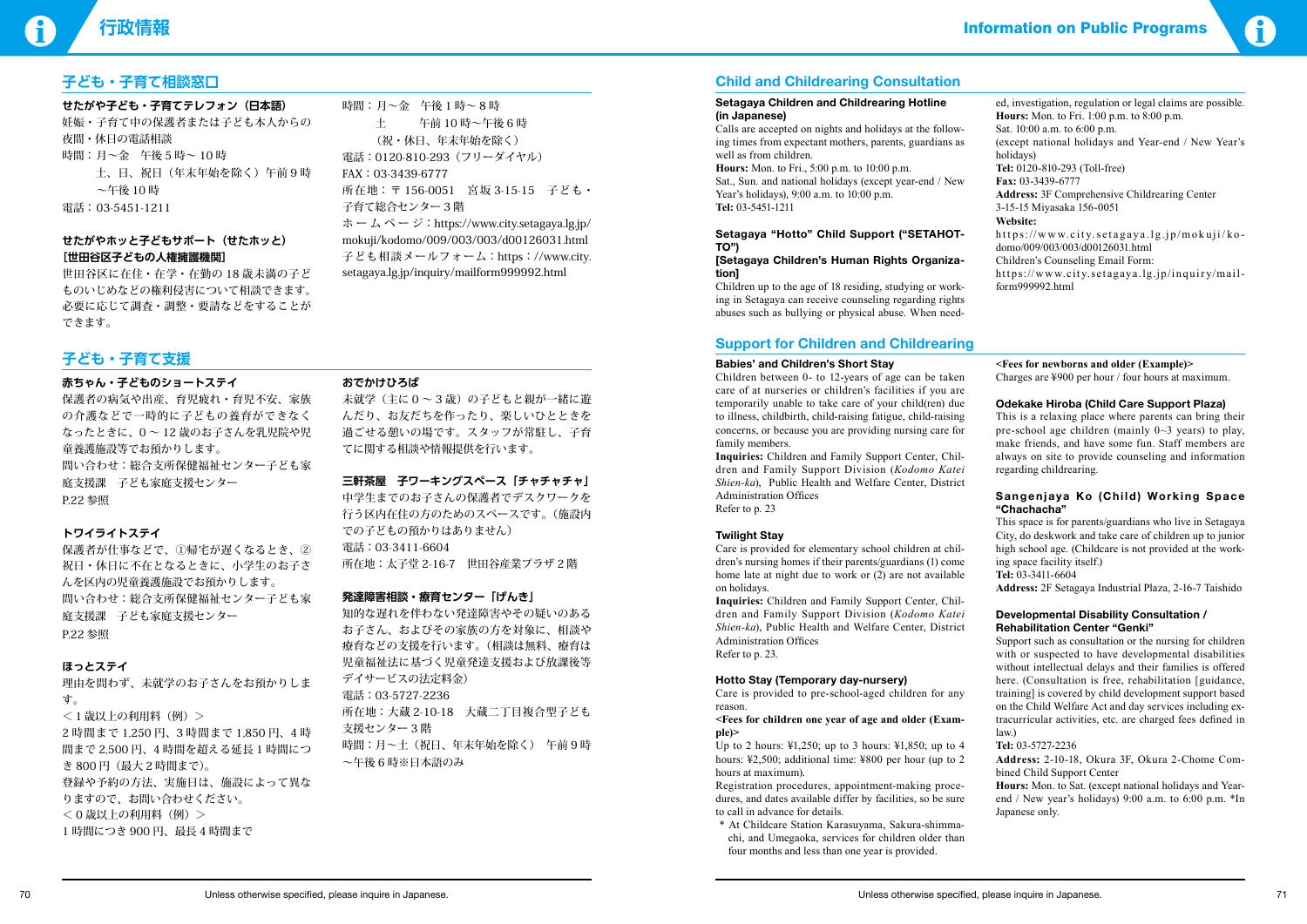

#### **子育てステーション発達相談室**

発達障害またはその疑いのあるお子さんについて 専門職による発達相談を行います。相談内容に応 じてアドバイスや関係機関のご紹介、継続的な相 談・面接を行います(相談は無料です。事前に予 約が必要です)。※日本語のみ

#### **児童相談所**

18 歳未満の子どもに関する養護、障害、非行、育 成などの相談を電話または来所により受け付けま す。

電話:03-6379-0697 FAX:03-6379-0698 所在地:〒 156-0043 世田谷区松原 6-41-7 業務時間:午前 8 時 30 分~午後 5 時 閉庁日:土、日、祝日、12 月 29 日~ 1 月 3 日

### **児童館**

児童館では地域の子育てを応援する子育てひろば などを設け、子育て世代の仲間づくりや情報提供・ 相談などを行っています。また、こどもまつり・ 野外キャンプなどさまざまな行事を通して児童の 健全育成や中高生世代の居場所づくりを図ってい ます。 問い合わせ:児童課 電話: 03-5432-2306  $\sim$  7 FAX: 03-5432-3016 または最寄りの児童館へ。 利用時間:午前 9:30 ~午後 6 時 休館日:月、第2・第4日、祝日(5月5日を除く)、 年末年始 ※下記5館は週2回、午後7時まで開館。ただし、 午後 6 時~ 7 時は中高生世代の利用に限る。 池尻児童館・玉川台児童館:水、土

代田児童館:金、土 喜多見児童館・粕谷児童館:木、金

#### **新BOP**

「BOP」と「学童クラブ」を併せた「新BOP事 業」を区立小学校全校で行っています。

■学童クラブ

「幼稚園」が、就学前の子どもの教育目的の施設で あるのに対して、「保育施設」 は、保護者が働いて いたり、病気のために昼間保育ができない場合に 保護者の代わりに保育をする児童福祉施設です。 それぞれ、管轄や機能は異なりますが、集団生活 の中で乳幼児の成長を助長するという面では同じ 意義をもっています。 ※幼稚園については P.76 参照

 保護者が就労などにより、放課後家庭で保護・ 育成ができないなど、所定の入会基準を満たす 区内在住または区立小学校在籍の小学1~3年 生の児童を対象に、適切な遊びや生活の場を提 供しています。ただし、心身の発達などにより、 個別的配慮が必要なお子さんは 6 年生までです。 時間は下校時から午後 6:15 まで、学校休業日 は午前 8:15 から午後 6:15 までです。

#### ■ BOP

 BOPとは「Base Of Playing:遊びの基地」の ことで、都会では少なくなった原っぱや広場に 代わり、放課後の小学校を遊び場として子ども 達が活動する事業です。対象は、参加を希望す る当該区立小学校在籍の小学 1 ~ 6 年生の児童 です。時間は夏季(3 月~ 9 月)は下校時から 午後5時まで、冬季(10月~2月)は下校時 から午後 4:30 までです。 問い合わせ: 児童課 電話:03-5432-2308 FAX:03-5432-3016 生涯学習・地域学校連携課

電話:03-5432-2739 FAX:03-5432-3039

#### **小学校の「遊び場開放」**

区立小学校の校庭を子ども達の安全な遊び場とし て開放しています。 開放日:土、日、祝日、学校休業日など 利用対象:児童、大人の付き添いがいる幼児 問い合わせ:生涯学習・地域学校連携課 電話:03-5432-2739 FAX:03-5432-3039

### **就学前の子どもの保育**

#### **幼稚園と保育施設**

#### **保育園**

対象:就学前の子ども 申し込み資格:仕事や病気などのために、家庭で 保育できない保護者 入園の決め方:申請に基づいて必要の度合いの高 い順に決めます。 申し込み・問い合わせ:総合支所保健福祉センター 子ども家庭支援課 子ども家庭支援センター P.22 参照

#### **Childcare Station Development Consultation Office**

Developmental consultation by specialists is offered for children with or suspected to have developmental disabilities. Depending on the consultation content, advice, introduction of related facilities, ongoing consultation or interviews are available. (Consultation is free. Reservation required in advance.) \*In Japanese only.

#### **Child Guidance Office (***Jido Sodanjo***)**

Consultation services over the telephone or in person are available for such concerns as child-raising, disabilities, delinquency, and child-rearing of children under 18 years of age.

**Tel:** 03-6379-0697 **Fax:** 03-6379-0698

**Address:** 6-41-7 Matsubara, Setagaya-ku 156-0043

**Hours:** 8:30 a.m. - 5:00 p.m.

**Closed:** Sat., Sun., national holidays and from December 29 to January 3

#### **Children's Clubhouses (***Jidokan***)**

Children's Clubhouses provide spaces to support child-raising and help parents to gather and receive information and consultation. Also through various events such as children's festivals and camp, Children's Clubhouses promote the healthy growth of junior and senior high school students and provide a place for them to spend time.

**Inquiries:** Children's Welfare Division (*Jido-ka*) **Tel:** 03-5432-2306~7 **Fax:** 03-5432-3016

Or contact your nearest Children's Clubhouse. **Hours:** 9:30 a.m. to 6:00 p.m.

**Closed:** Mon., every 2nd and 4th Sun. of the month, national holidays (except May 5), Year-end / New Year's holidays.

 \* The five Children's Clubhouses below are open until 7:00 p.m. twice a week. However, use between 6:00 and 7:00 p.m. is restricted to junior high and high school students only.

Ikejiri and Tamagawadai Children's Clubhouse: Wed. and Sat.

Daita Children's Clubhouse: Fri. and Sat. Kitami and Kasuya Children's Clubhouse: Thu. and Fri.

#### *Shin* **BOP**

"*Shin* BOP program" is held with "BOP" and "After-school club" in the municipal elementary schools.

■ After-school clubs

These are facilities which provide a place to play and spend time for 1st to 3rd graders living in Setagaya City or attending municipal elementary schools meeting certain criteria residing in the city whose parents cannot look after them after school at home due to work or other reasons. However, children who need individualized consideration for physical and mental growth and development issues are available up to 6th graders. Hours are from the time of leaving school to 6:15 p.m. and from 8:15 a.m. to 6:15 p.m. in the school holidays.

#### ■ BOP

 BOP means "Base Of Playing (*Asobi-no Kichi*)", it is the program that supports the activity of children to play in school in replacement of fields and spaces that has become rare in today's urban areas. The object is 1st to 6th graders students of the elementary schools who hopes for the participation. Hours are from the time of leaving school to 5:00 p.m. in summer (March-September), from the time of leaving school to 4:30 p.m. in winter (October-February).

#### **Inquiries:**

Children's Welfare Division (*Jido-ka*) **Tel:** 03-5432-2308 **Fax:** 03-5432-3016 Lifelong Learning, School & Community Coordination Division (*Shogai Gakushu*・*Chiiki Gakko Renkei-ka*) **Tel:** 03-5432-2739 **Fax:** 03-5432-3039

#### **Elementary School Open Playground**

School grounds of Elementary Schools in the city are open to children as safe places to play.

**Open:** Sat., Sun., national holidays, days school closed, etc.

**Eligibility:** Elementary students and infants accompanied by adults

**Inquiries:** Lifelong Learning, School & Community Coordination Division (*Shogai Gakushu*・*Chiiki Gakko Renkei-ka*)

**Tel:** 03-5432-2739 **Fax:** 03-5432-3039

### **Facilities for Preschool Children**

#### **Kindergartens and Childcare Facilities**

"Kindergartens" are educational facilities for preschool children, while "childcare facilities" are welfare facilities for children whose parents and guardians cannot look after them during the day because of work or illness. Each type of facility differs in areas of responsibility and function, but shares the aim of helping children grow up in a socialized environment. \* Refer to p. 77 about kindergartens.

#### **Nursery Schools**

**Eligible age:** Preschool children

Applicable persons: Parents and guardians who cannot look after their children at home due to illness or daytime work.

**How admission is decided:** Selection is determined according to need, as per the applications.

**To apply and inquiries:** Children and Family Support Division (*Kodomo Katei Shien-ka*), Public Health and Welfare Center, District Administration Offices, Children and Family Support Center Refer to p. 23.